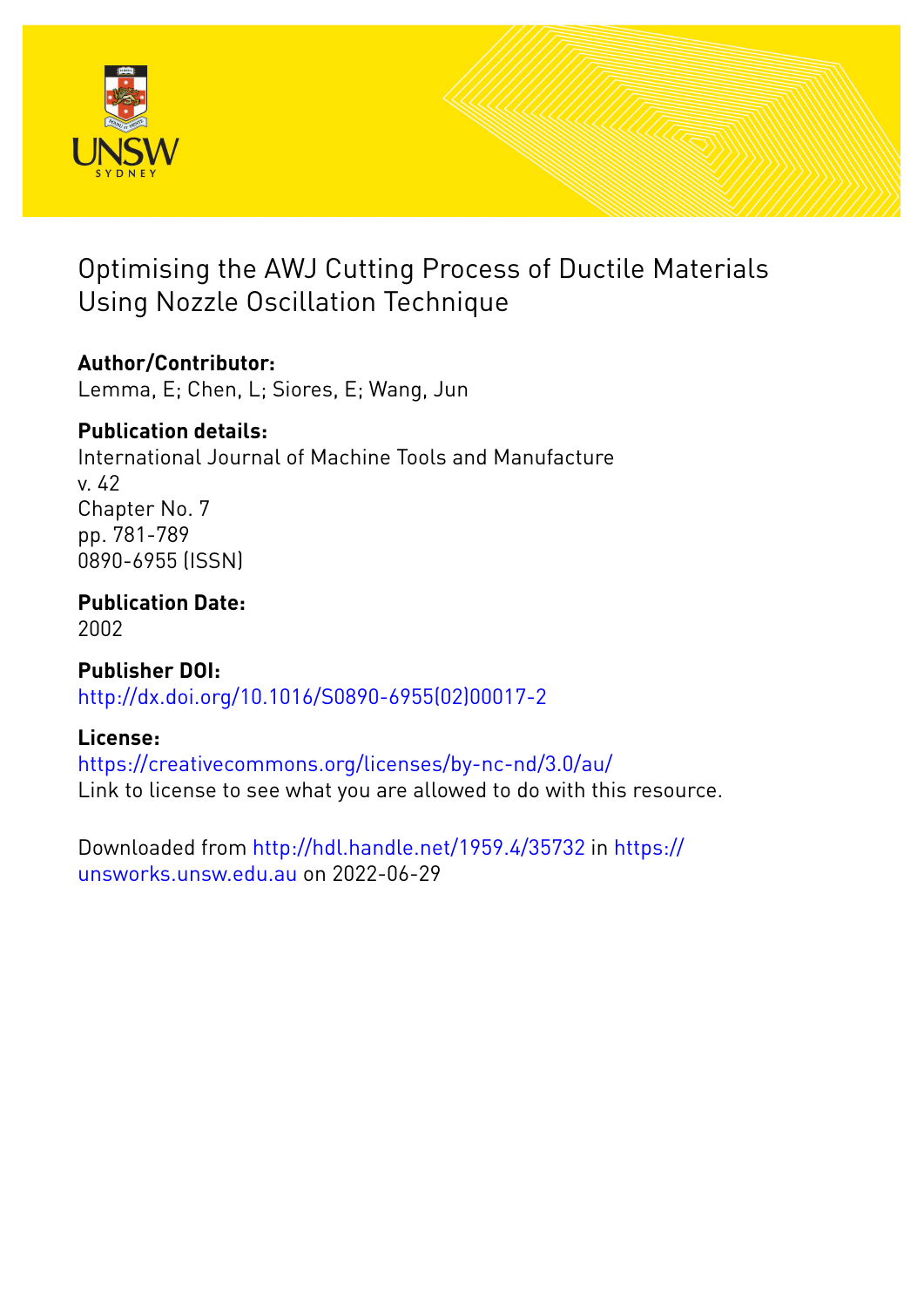### Optimising the AWJ Cutting Process of Ductile Materials Using Nozzle Oscillation Technique

E. Lemma, L. Chen and E. Siores IRIS, Swinburne University of Technology, Melbourne, Australia

J. Wang<sup>∗</sup> School of Mechanical, Manufacturing and Medical Engineering Queensland University of Technology, GPO Box 2434, Brisbane, Australia

### **Abstract**

Striations and roughness on workpiece surfaces produced by abrasive waterjet (AWJ) have been the most persistent problems that stand in the way of wider applications of the technology in industry. This paper presents the an experimental investigation on the impact of using nozzle oscillation cutting technique in minimising or reducing these AWJ cut surface irregularities. The technique was used for cutting ductile materials, i.e. mild steel and aluminium, at various traverse speeds, oscillation angles and frequencies of oscillation. The results show that by oscillating the nozzle during cutting, the improvement in surface finish as measured by center-line average  $R_a$ can be obtained by as much as 30%.

**Keywords:** AWJ cutting; Materials processing; Nozzle oscillation; Surface roughness; Surface striation.

### **1 Introduction**

 Surface irregularities in the form of striations and roughnesses have been ongoing problems associated with abrasive waterjet (AWJ) cutting of engineering materials. The causes of these surface defects that put multifaceted limitations on the wider use of the AWJ technology in industry have been the subject of a large number of investigations. A number of mechanisms that are thought to cause these observed striations and roughness on the cut wall surfaces have been proposed by various authors who conducted studies in this area [1,2]. Although most of these proposed mechanisms have been generally accepted by the wider community of researchers in AWJ cutting, there still remain some important disagreements regarding the exact nature of these proposed mechanisms and their relative contributions to the observed material surface defects [3]. The characteristic feature of the cut-wall surface topography of relatively thick materials constitutes a distinctly smooth upper zone and a striated or wavy lower zone [4,5] as shown in Fig. 1(a). In addition to these waviness or striations in the lower zone, the material surfaces also exhibit roughness of a random nature superimposed on these wavy patterns as shown in Fig. 1(b). However, the division between the smooth zone and the rough zone has been rejected by some of the researchers [6].

 Chao and Geskin [6] suggest that the striations begin at the top of the cut and progressively worsen as the depth of the cut increases due to vibration and the decrease in the energy of the abrasive jet. The explanation given for the conflicting view in the surface texture is also reflected in the explanation given for the physics of the cutting process.

 $\overline{a}$ 

<sup>∗</sup> Corresponding author. Fax: +61 7 3864 1469

Email address: j.wang@qut.edu.au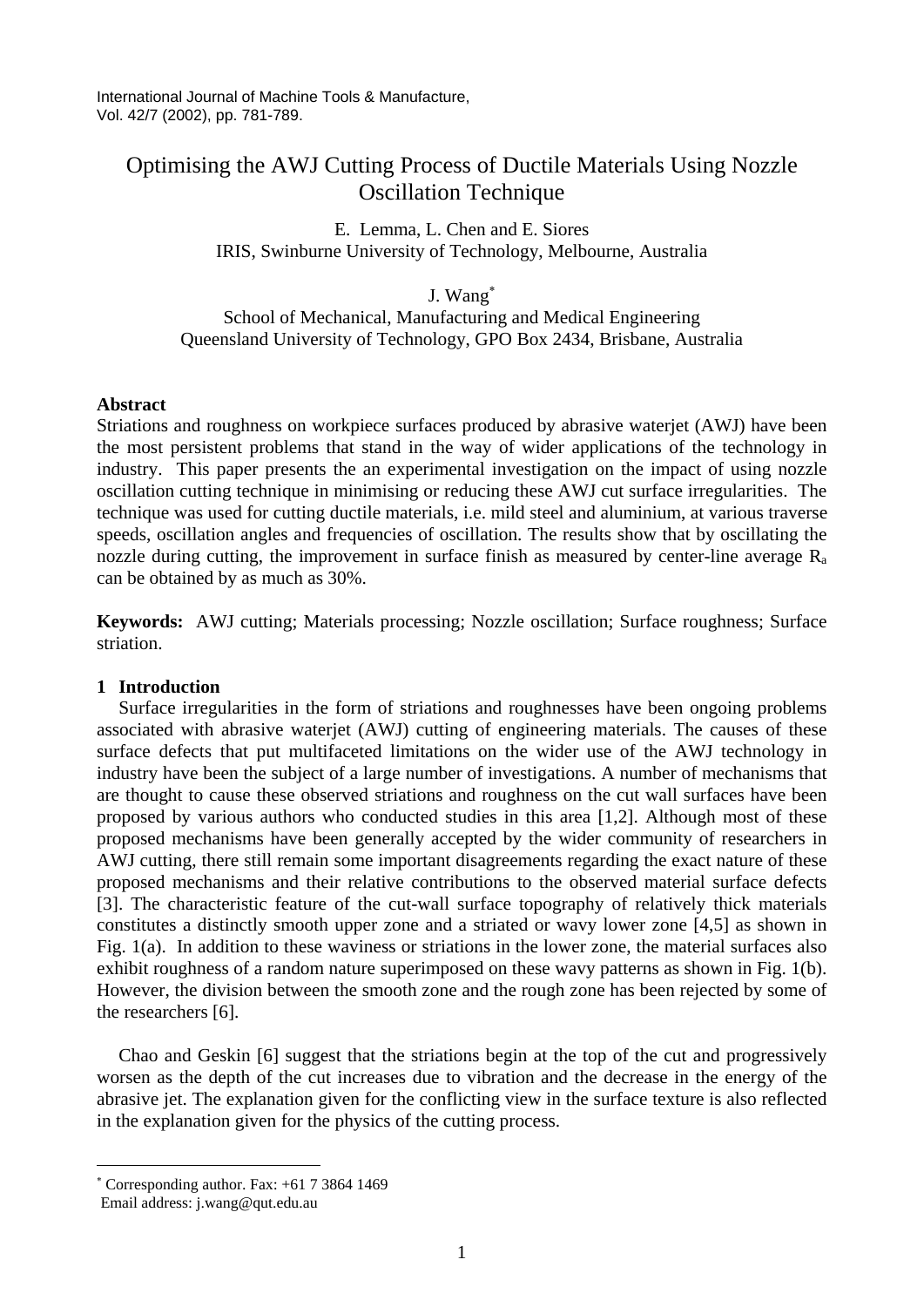The sources for the formation of striations and roughness highlighted by the research work reported so far include mechanisms that are internal and external to the AWJ cutting process [3,7]. Although two types of surface defects, striations and roughness, have been observed, in most of the published work on AWJ cutting, no distinction was made between these two types [5]. The striations or waviness generally follow a characteristic pattern; however, the roughness, which is superimposed on these striations or waviness patterns, is often of discontinuous and random nature [6].

 The large amount of research work reported in the literature does only provide a qualitative explanation for the various mechanisms. In addition, until recently, there was very little that has done to develop cutting techniques that could be implemented to assist in reducing these defects from the cut wall surfaces of AWJ machined products. The cutting head or nozzle technique, which was introduced by Veltrup [8] and successfully used in AWJ cutting by Siores et al. [7] and Chen et al. [9], has been found to be an effective way in increasing the performance of AWJ cutting. In this technique, the cutting head is moved in an angular direction parallel to the cutting direction (in the cutting plane) at a given angle and frequency of oscillation. This paper presents an experimental investigation on using this nozzle oscillation technique in the AWJ cutting of ductile materials and a quantitative evaluation of the improvement in the depth of the smooth cutting zone and the reduction of the striations from the rest of the machined surfaces as a result of the oscillation.

#### **2 Literature Review**

 The widely accepted explanation for the physics of the material removal process and the striation formation mechanisms is that of Hashish [5,10] who conducted an investigation of the AWJ cutting process using a high-speed camera to record the material removal process in a plexiglass sample. He found that the material removal process is a cyclic penetration process that consists of two cutting regimes which he termed "cutting wear zone" and "deformation wear zone" following Bittar's erosive theory [11,12]. The two zones of cutting and the abrasive particle trajectory path in these zones are shown in Fig. 2.

 Hashish also proposed that the cutting process consists of three stages, which are the entry stage, the cyclic cutting stage and the exit stage as shown in Fig. 3. In the cutting wear zone, material removal is by abrasive particles striking the workpiece at shallow angles of attack while material removal in the deformation wear zone is by the abrasive particles impinging at large angles of attack.

 The general erosion process proceeds in a cyclic manner with steady material removal up to a critical depth  $h_c$  followed by the formation and removal of steps as the cutting depth increases. Below this critical depth  $h_c$ , the material removal process is unsteady, resulting in the formation of striations or waviness on the wall of the cut surface [3]. Thus the change of material removal process from one mode to another is suggested to be the cause of striation or waviness [5].

 The two-stage cyclic material removal process and the associated striation formation mechanisms are generally accepted by a large number of researchers in this area [6,13]. Niu et al. [2] who also conducted a similar experiment confirms the cyclic nature of the cutting process that was observed by Hashish [10]. However, in contrast to Hashish who made a clear distinction between the two stage cutting processes that result in two types of surface profiles, their finding show that the step formation begins close to the top of the surface thus suggesting a singular mode of material removal process [2]. Accordingly, they conclude that striations begin at the section of the workpiece material surface that to the contrary has been considered to be a smooth zone by Hashish [10].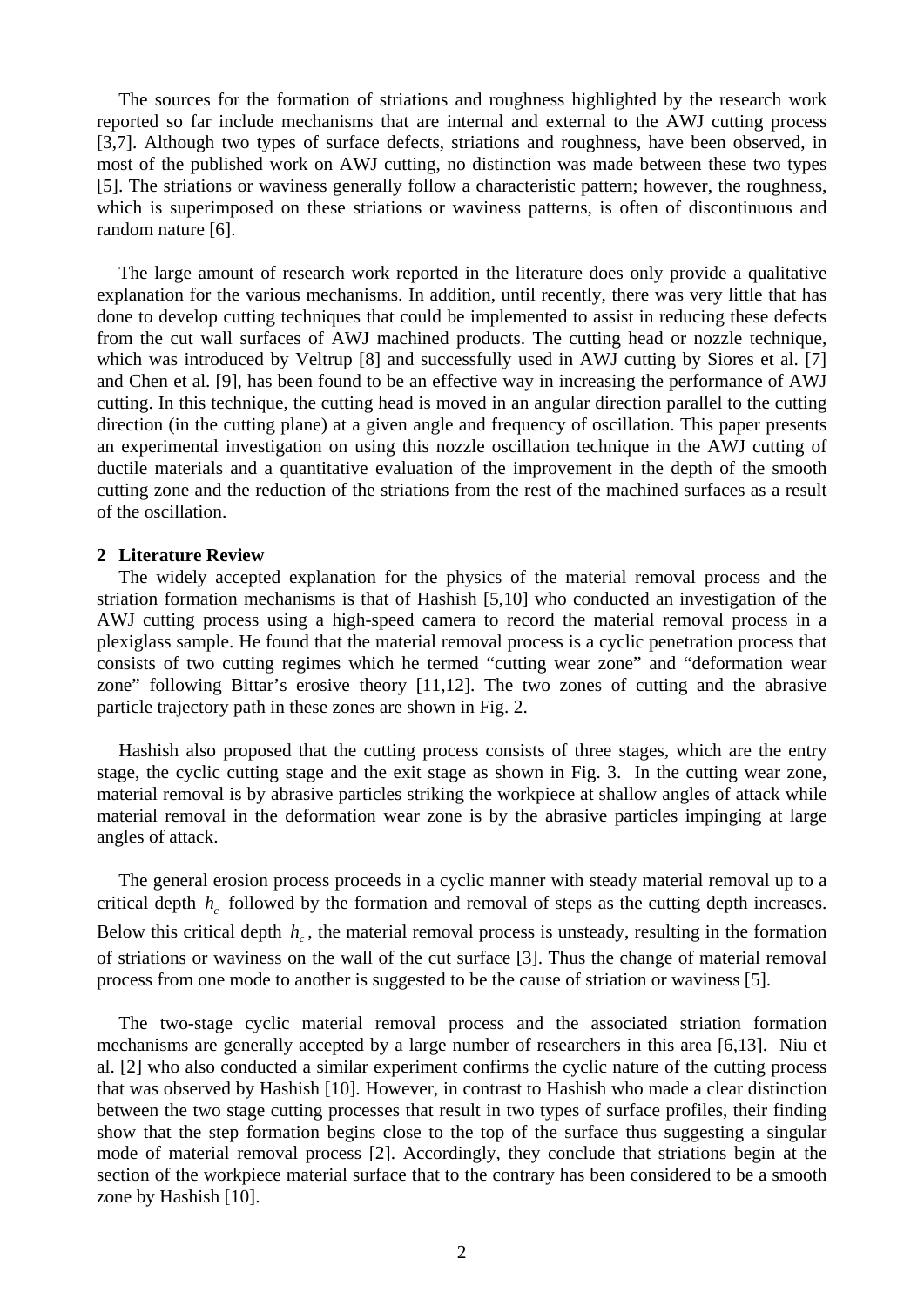Other mechanisms such as abrasive particle kinetic energy and machine vibrations have also been sighted as contributory or main causes of striations [4]. However, in some cases these proposed models for striation formation mechanisms are of a complimentary nature while in others they are fundamentally different.

 Raju and Ramulu [14] proposed a model for striation formation in which the waviness appears symmetrically around the axis of the kerf as shown in Fig. 4 (a). In this model striations occur during the jet travel from one channel to the next. However, experimental investigations by Gosper et al. [16] and Wang [17] showed that striations at both kerf sides are anti-symmetrical. The reason given by these researchers for this is the oscillation of the jet path as shown in Fig. 4 (b). The amplitude of oscillation of the abrasive jet was found to increase as its energy decreases. This also decreases the jet ability to penetrate deeper into the material. The non-uniform abrasive loading of the jet or the deflections of the particle trajectory caused by secondary impacts is given as the possible reason for these observed oscillations [16].

 In contrast, Arola and Ramulu [4] proposed a material removal and striation formation model based on the existence of a critical kinetic energy of the high speed slurry flow that has to undercut to produce the striations on the cut surface. Their model exploits the fact that energy is continuously dissipated by the abrasive particles as cutting progresses along the depth of workpiece material. This is because of some of the energy contained in the high velocity abrasive particles being used in eroding materials close to the surface of the workpiece and particle fragmentation due to primary or earlier impacts. Therefore, the jet with this lower energy is deflected in angular direction resulting in striations on the cut surface [4]. They also suggested that the material removal process, although it can be different for different materials, is independent of depth of cut for a given material. Zeng and Munoz [13] also suggested that striation formation mechanisms are closely related to the jet characteristics and support the same view.

 Siores et al. [18], who used a non-invasive LDA technique to investigate abrasive particle distribution in the incoming jet stream, proposed a mechanism of striation formation that is due to internal and external factors. The factors associated with abrasive particle kinetic energy distribution were considered as internal while the vibrations of the nozzle and control system were considered external factors. The internal factors that were suggested by these authors are similar to that of others such as Arola and Ramulu [4] and Zeng and Munoz [13] mentioned earlier. Chao and Geskin [6] have also proposed the external factors such as machine and nozzle vibrations to be the causes of the observed striations.

 By experimentally studying the cutting head control and robot dynamics under various operational conditions, Chao and Geskin [6] have found that the machine vibration is the main cause of striation formation in AWJ cutting process. A second-degree polynomial function of the penetration depth was found to fit the increase in amplitude of striations from the smooth upper zone to the striated lower zone. The reason given in their study for the difference in the amplitude of these striations was the small amount of vibrations at the top surface that progressively increased and the abrasive waterjet with the reduced energy flowing back along the already cut channel. With these vibrations, a side way velocity is added to the forward motion, which cuts to the sidewall surface, thus forming the striated channel with relatively large amplitude of oscillation.

 As has been seen on the review of the pertinent literature above, a number of researchers have investigated the striation formation mechanisms and some have proposed various models of differing accuracy to describe this phenomenon associated with the abrasive waterjet cutting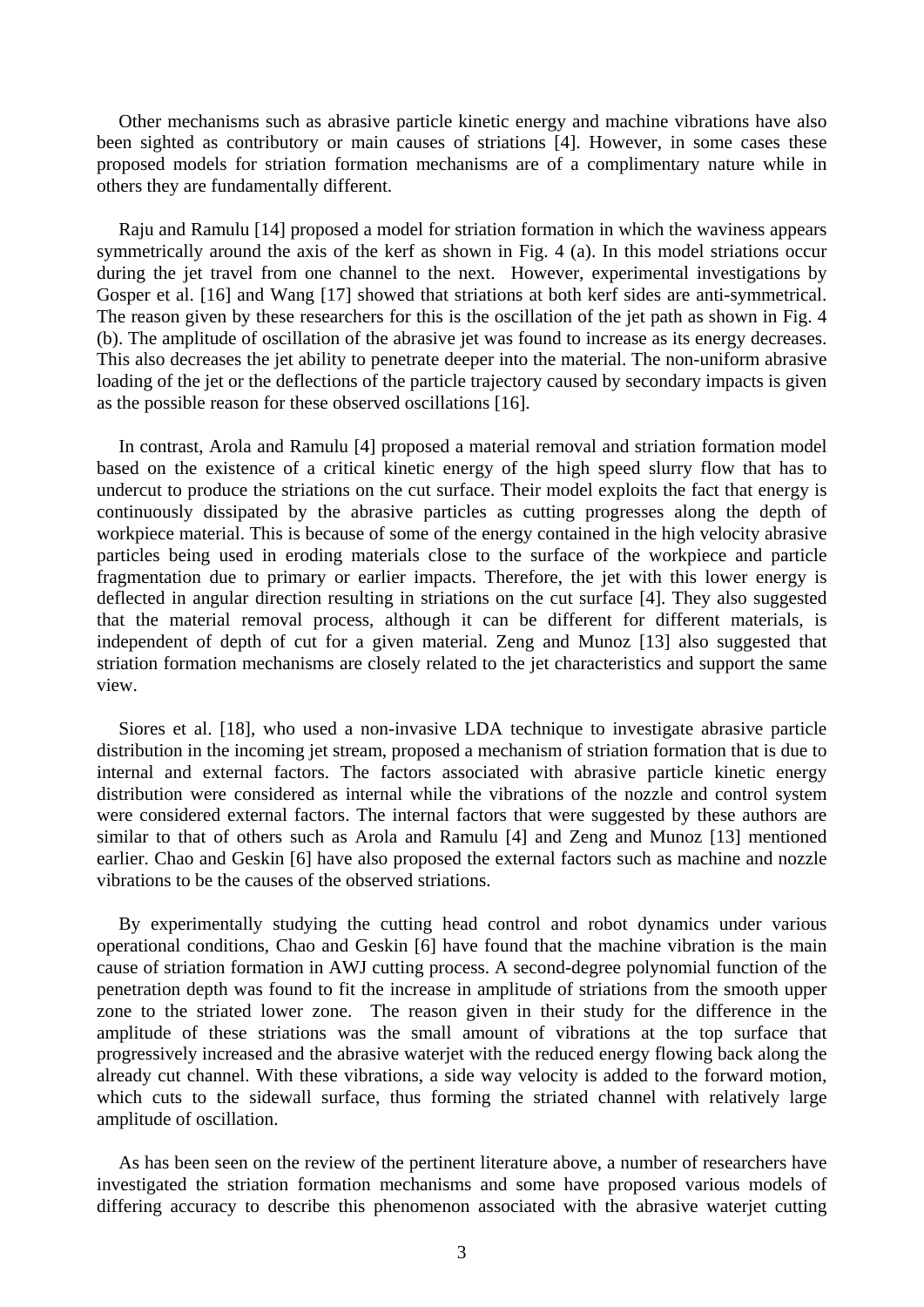processes. Among the various techniques developed to increase the performance of AWJ cutting, such as multipass cutting [19], angling the jet forward in the cutting plane [7,17] and cutting head oscillation [9,17], the cutting head oscillation technique has been found to be the most effective way that can result in a reduction in striations and improve the quality of surface finish of products without significantly compromising its competitive advantages. The work in this paper is to study qualitatively the effect of cutting head oscillation on the performance of AWJ cutting on ductile materials.

#### **3 Experimental Setup and Procedure**

 The experimental set up used for the experiments consisted of a high pressure intensifier pump and a 6-degrees of freedom robot fitted with the high pressure waterjet accessories, a receiver and an abrasive feeding and mass flow monitoring system. The intensifier was capable of suppling water up to a maximum pressure of 55,000 psi (380 Mpa), while the robot was to position and move the nozzle to carry out the cutting.

 A number of experiments were conducted in which the oscillation angle, frequency of oscillation and the nozzle traverse speed were varied within practical ranges. In these experiments, the oscillation angle was varied from two degrees to seven degrees while the oscillation frequency was varied from 60 to 360 cycles per minute or one to six cycles per second. The traverse speeds used for processing the materials were in the range from 150 to 300 mm per minute.

 The robot was programmed to simultaneously execute the linear motion (the traverse speed) and the oscillation motion of the cutting head in a given sequence. The oscillation movement consisted of a forward angular movement at a given angle and angular speed and a backward or return movement to the original position of the arm with the same speed. The original position of the nozzle is perpendicular to the workpiece surface.

The other parameters used were:

- Nozzle diameter: 1.33 mm
- Abrasive mass flow rate: 0.32 kg/min
- Water-jet pressure: 50,000 psi (or 345 Mpa)
- Stand off distance: 2 mm

The  $R_a$  values for each of the surfaces were measured using stylus type equipment at three points from the top edge of the cut-wall. The sampling length used for measuring the  $R_a$  values at these preselected points was 16 mm with a cut-off of 2.54 mm.

 In addition to the experiments conducted using mild steel and aluminium specimens, visualisation experiments that could help in illuminating further the significant mechanisms involved in each of the two cutting processes, traditional AWJ cutting and AWJ cutting with head oscillation, were also carried out. A high-speed video camera was used to record and view the cutting process while cutting plexiglass samples. The recorded images were also later analysed using image analyses software.

#### **5 Results and Discussion**

 The experimental results for the mild steel processed at traverse speeds of 150 and 180 mm/min. are shown in Fig. 5 for normal (with no oscillation) and oscillation cutting. The frequencies of oscillation used with these traverse speeds were 4 and 6 cycles per second. The results show that the surface qualities for materials processed using the head oscillation technique were significantly better than that of surfaces produced by the traditional or normally AWJ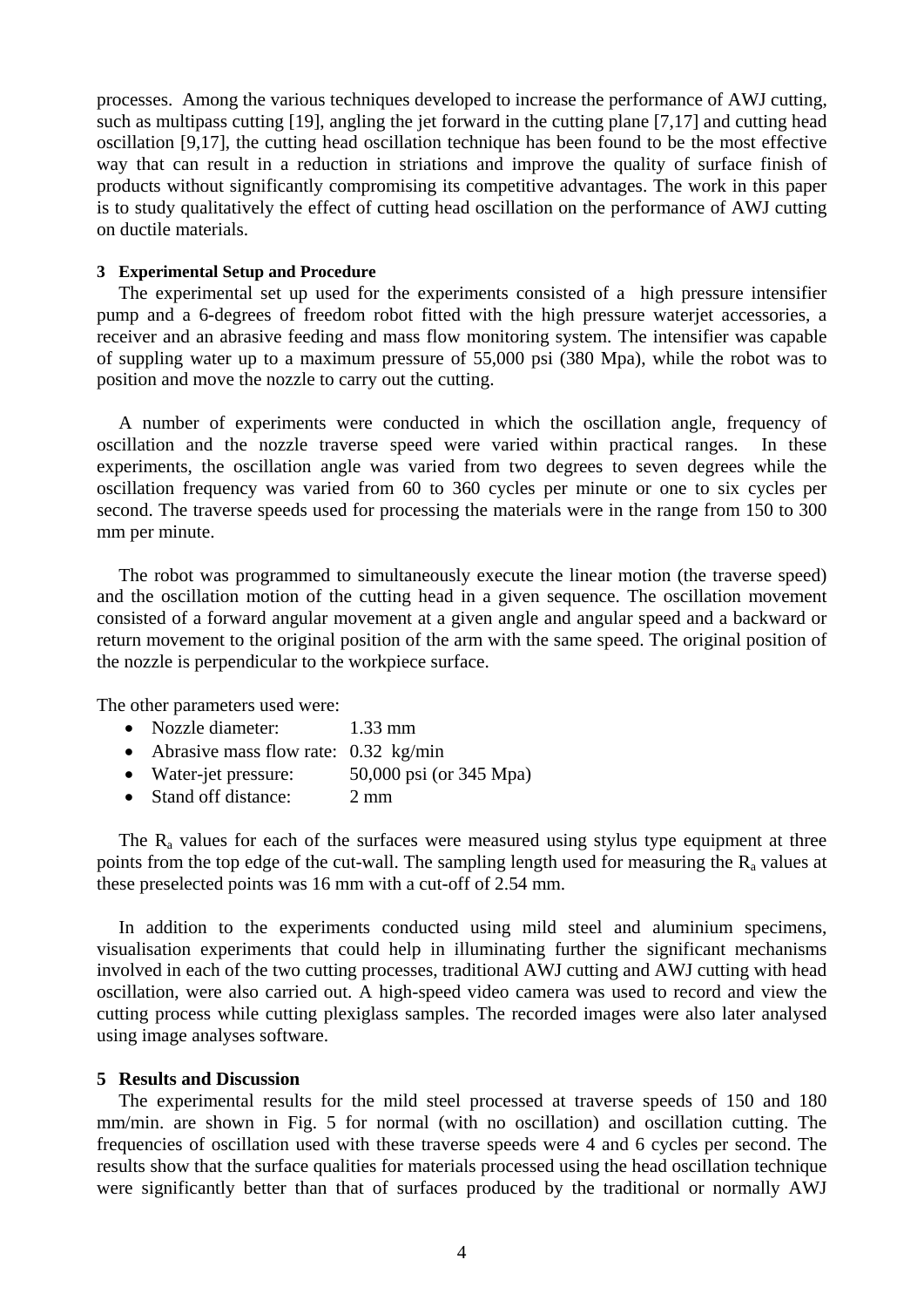cutting technique. At the lower traverse speed of 150 mm/min., the average value of  $R_a$  for the samples cut with head oscillation was about 30 percent lower than that using the normal AWJ technology, while this improvement shows increase when the  $R<sub>a</sub>$  was measured further down along the cut wall.

 Figures 5(a) and (b) also show that in addition to the traverse speed, the difference in surface quality was also influenced by the angle of oscillation used for cutting the samples. The improvements in surface quality were directly proportional to the oscillation angles used for processing the samples; i.e. better improvements in quality for higher angles of oscillations and less improvement for lower angles of oscillations. The angles of oscillations used in these experiments also influenced the trends exhibited by the  $R_a$  values measured along the cut-wall surface. The change in  $R_a$  values with an increase in distance from the top surface of the sample was almost linear for materials processed at high angles of oscillations for both traverse speeds. However, materials processed at lower angles of oscillation showed a non-consistent variation with depth of cut. This was at first decreasing in the measured  $R_a$  values starting from a high value close to the top edge, followed by an increase as the distance from the edge was increased.

 Additional sets of experiments were conducted at other frequencies of oscillations to determine their effect on surface quality. The results found for mild steel at an oscillation frequency of 4 cycles per second (or Hz) and a traverse speed of 150 mm per minute were plotted as shown in Fig. 5(c). These results show that a slight improvement in surface quality over those processed at the higher oscillation frequency of 6 Hz. However, the improvement in surface quality was much more consistent across the cut-wall thickness for all angles of oscillations.

 Other sets of experiments were also conducted using Aluminium samples. The results of these experiments are shown in Figures  $6$ . Figures  $6(a)$  and  $(b)$  show that unlike the significant improvements obtained with mild steel samples at the same traverse speeds (150 and 180 mm/min), the results for aluminium samples showed only slight overall improvements when processed using the cutting head oscillation technique as compared with samples processed with traditional AWJ cutting technique. However, the improvements were significant up to a distance half the sample cut-wall thickness, that is about 7 mm from the top surface. This indicates that superimposing cutting head oscillation for cutting thinner materials results in better surface quality than the use of the traditional AWJ cutting technique alone.

 The results found at the lower oscillation frequency of 4 Hz with the same traverse speeds were similar to those found at the higher frequency of oscillation for a distance to about half the thickness of the material measured from the top surface as shown in Fig. 6(c). However, the measured values of the roughness at higher depth were significantly larger than those found for 6 Hz oscillation frequency at the same traverse speed. This was also different from that found for mild steel samples that show improvement in surface quality with a decrease in frequency of oscillation from 6 Hz to 4 Hz at the same traverse speed.

 A more significant improvement in surface quality for aluminium samples was obtained by increasing the traverse speed used in the experiments. Results of the experiments conducted at the higher traverse speed of 240 mm/min. for aluminium samples plotted in Fig. 6(d) show that oscillation cutting results in better surface quality than traditional AWJ cutting at all angles of oscillations. In some of these samples the measured values of  $R_a$  were at first decreasing, starting from some high value close to the surface of the sample, until to about half the depth of the material, followed by an increase or a decrease in the measured  $R_a$  values as the depth of cut increased. This was also the case with some of the earlier mild steel investigations. These results,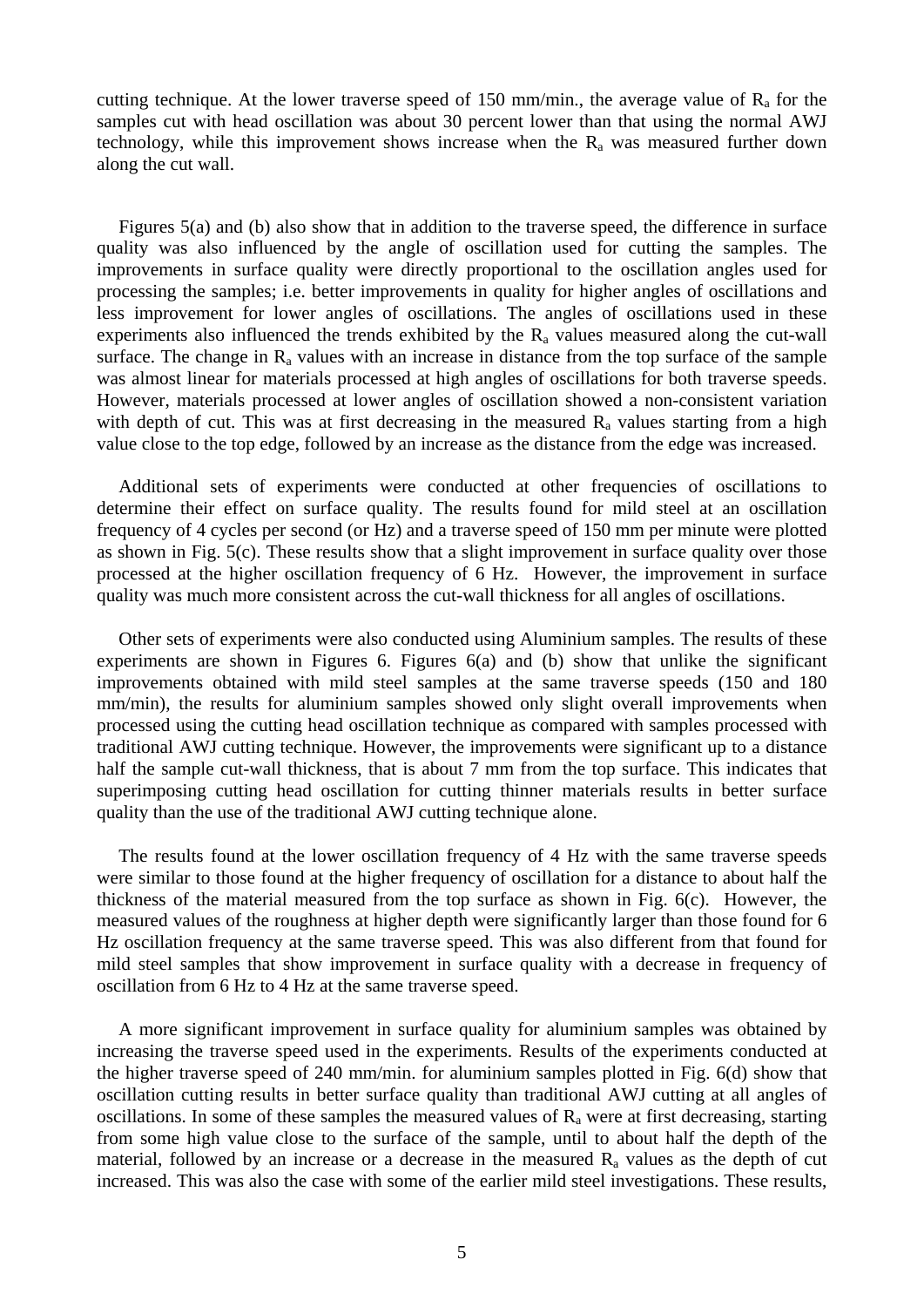however, were not consistent with most of the other published research [3,4]. However, these other studies were conducted using traditional AWJ cutting.

 Increasing the traverse speed further to 300 mm/min. resulted in a dramatic improvement in the surface quality of aluminium samples processed with the head oscillation technique as compared to those processed with traditional AWJ cutting as shown Fig. 6(e). In addition to the high overall improvement in the surface quality at this traverse speed, the measured  $R_a$  values were also changed slightly or remained constant with the change of distance from the top surface of the samples. These results were similar to those found in mild steel samples at traverse speeds of 150 to 180 mm/minute.

 The 300mm/min. traverse speed used to process the aluminium samples was the maximum traverse speed at which cutting can be effectively conducted in traditional cutting, that is without superimposing cutting head oscillations, and with the maximum pump pressure used in these experiments. The limiting speeds for cutting mild steel were around 150 to 180 mm/min. at the same maximum pump pressure. These results indicated that maximum improvements in surface quality can be achieved by superimposing cutting head oscillation at the higher traverse speeds.

 A regression analysis was applied on the experimental data obtained for both aluminium and mild steel to gauge the effects of the operating parameters used in oscillation cutting. The results of these analyses that in addition to the operating parameters, oscillation frequency, angle of oscillation and the traverse speeds, which also included the change of Ra values with the distance from the top edge of the cut-wall surface, were of the following form:

$$
R_a = 3.01 - 0.15d - 0.25 S + 0.39\xi - 0.26\alpha
$$

for mild steel samples and

$$
R_a\!=\!4.82-0.28d-0.20S+0.43\xi-0.50\alpha
$$

for aluminium samples. R-squared values were 76 and 68.3 percent for mild steel and aluminium samples respectively with a confidence interval of 95 percent.

Where d is the distance from the top edge of the cut-wall surface in mm, S the traverse speed in mm/min.,  $\xi$  and  $\alpha$  are the oscillation frequency in Hz and the angle of oscillations in degrees respectively.

 In addition, a polynomial regression analysis on the results for both mild steel and aluminium samples was applied using the  $R_a$  data averaged to a distance from the top edge that is equal to half the thickness of the samples. This was done because the improvements found at these regions were consistent throughout the traverse speeds and frequencies used to process these materials. The particular motivation for this analysis was to identify the qualitative effects of the use of different combinations of angles of oscillations and oscillation frequencies on the subsequent surface finish. Figs. 7(a) and (b) show the results of these regression analyses for mild steel and aluminium samples respectively.

The graphs show a decrease in the measured  $R_a$  values with an increase in the angles of oscillations. However, the variation in the measured  $R_a$  values with change in the oscillation angle was somewhat different for the two materials. In particular, mild steel samples show a monotonic increase starting at a smaller value at the lower end of the oscillation frequency continuum while aluminium shows minima at both the high and the lower end of this continuum. In addition, the effect of angle of oscillation was much more pronounced in the case of aluminium samples than mild steel samples. The absolute values of  $R_a$  were also much larger in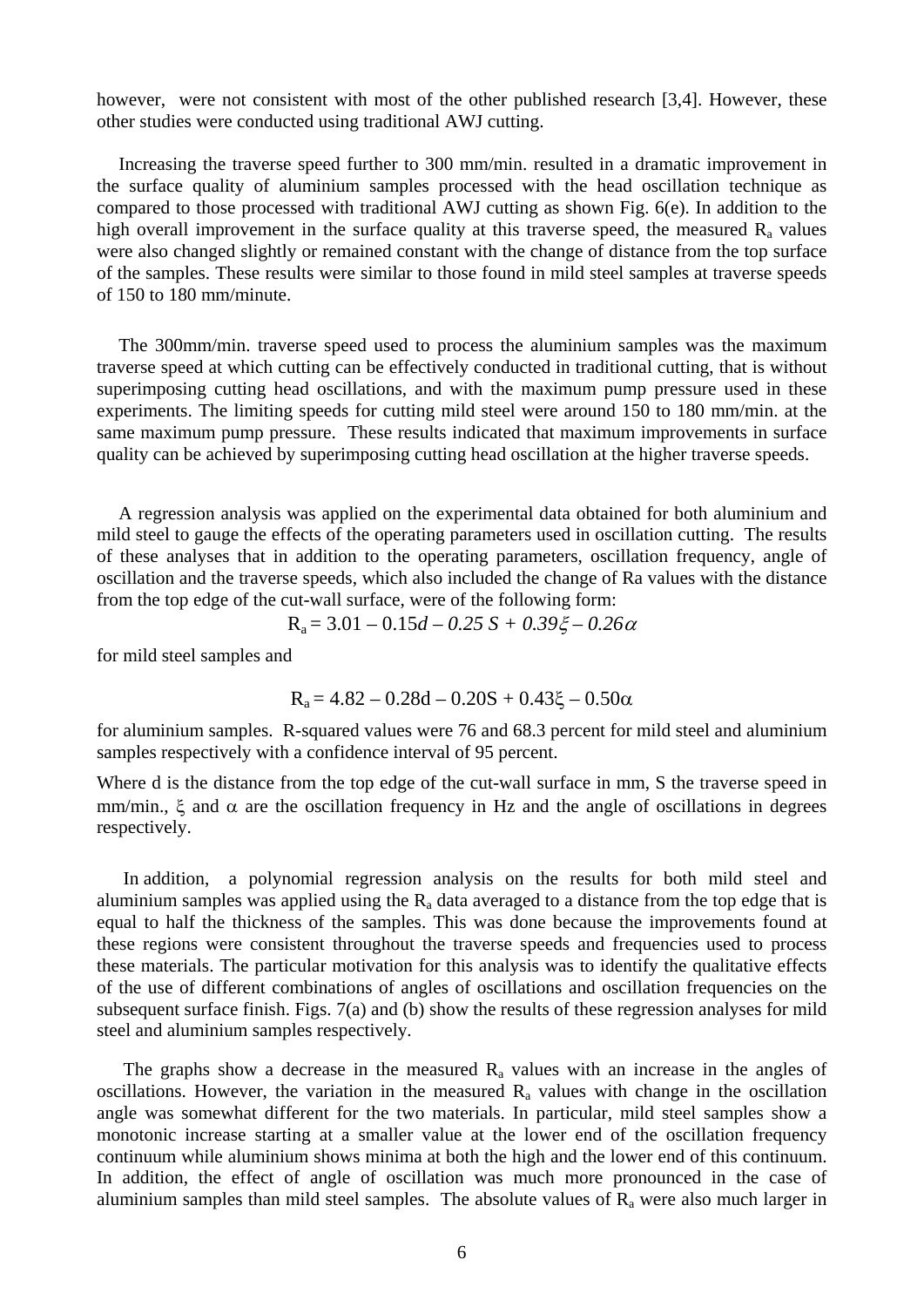the case of aluminium samples. This, however, was in line with the results of other reported works in the literature including that of Raju et al. [15]. However, the other reported investigations were conducted using the traditional AWJ cutting method.

 The visualisation experiments showed some of the possible reasons behind the observed differences between the two cutting techniques, while the difference between the two materials might be related to the different physical properties and microstructures of these materials. Unfortunately, the visualisation study was unable to be performed on the two non-transparent materials. Figure 8 shows the traces of solid/jet interface of the plexiglass samples used in the visualisation experiments for traditional AWJ cutting and AWJ cutting with head oscillation, respectively. For materials processed with the head oscillation, the cut-wall surface of the material was repeatedly scanned by fresh abrasive water-jets that improved the cut-wall surface quality. This is unlike the traditional AWJ cutting technique in which the cut-wall surface is only momentarily exposed to a stationary jet the residence of which depends on the traverse speed used. With lower traverse speeds, the residence of the jet at a particular spot is longer and results in a better surface finish. However, at higher traverse speeds the residence time of the jet is lower, thus resulting in a rough and striated cut-wall surface. As the results show, superimposing head oscillation at these higher speeds produces a better cut-wall surface quality by increasing waterjet residence time at a particular spot without decreasing the linear traverse speed.

 In addition, the slopes of the successive traces of the solid/jet interfaces for the head oscillation cutting technique are much more steeper than that of traditional AWJ cutting as shown in the figures. This indicates that a higher depth of cut can be achieved for a given set of parameters using the head oscillation cutting technique as the penetration rates were higher. However, this was not clearly established by this current work as the plexiglass samples were cut through in the visualisation experiments conducted. Therefore, further research work is needed to establish the total depth that can be achieved by each of these cutting techniques under given sets of operating parameters.

### **6 Conclusion**

The results obtained indicate that improvements in surface quality as measured by  $R_a$  values can be achieved by using oscillation cutting. The results also indicate that:

- For relatively thin materials a consistently improved surface quality can be achieved using head oscillation technique.
- For relatively thick materials better consistency across the cut-wall thickness and overall improvements in surface qualities can be achieved when head oscillation is superimposed at higher traverse speed.
- The angle of oscillation used should be high and frequency low for processing mild steel
- For cutting aluminium samples, higher oscillation angles still need to be used to achieve a better surface quality.

#### **Acknowledgements**

This project is supported by the Australian Research Council (ARC).

#### **References**

- [1] M. Hashish, Prediction Equations Relating High Velocity Jet Cutting Performance to Stand Off Distance and Multipasses, Journal of Engineering for Industry, vol. 101, January, 1979, pp. 311-318.
- [2] M. Niu, Y. Fukunishi, R. Kobayashi, Experimental and numerical studies on the mechanism of abrasive jet cutting, in: Proceedings of the 9th American Waterjet Conference, Dearborn, Michigan, 1997, pp. 145-156.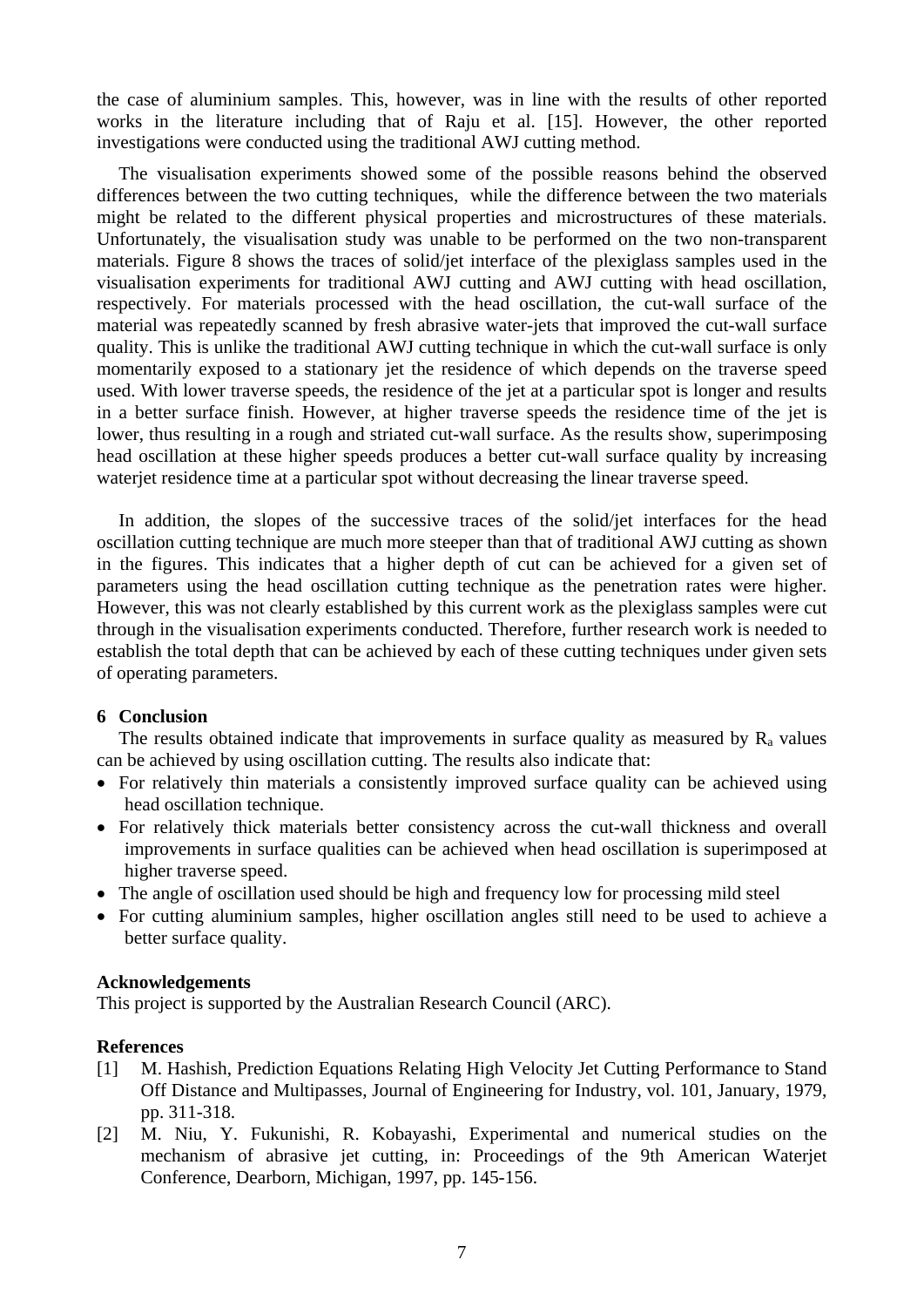- [3] M. Hashish, On the modelling of surface waviness produced by abrasive-waterjets, in: Proceedings of the 11th International Symposium on Jet Cutting Technology, Kent, Washington, 1992, pp. 17-34.
- [4] D. Arola, M. Ramulu, Mechanism of material removal in abrasive waterjet machining, in: Proceedings of the 7th American Waterjet Conference, Seattle, Washington, 1993, pp. 43- 64.
- [5] M. Hashish, Characteristics of surfaces Machined with abrasive waterjets, Journal of Engineering Materials and Technology, vol. 113, 1991, pp. 354-362.
- [6] J. Chao, E. Geskin, Experimental study of the striation formation and spectral analysis of the abrasive waterjet generated surfaces, in: Proceedings of the 7th American Water Jet Conference, Seattle, Washington, 1993, pp. 27-41.
- [7] E. Siores, W. C. K. Wong, L. Chen, J. G. Wager, Enhancing Abrasive Waterjet Cutting of Ceramics by Head Oscillation Techniques, Annals of the CIRP, 1996, pp. 327-330.
- [8] E. M. Veltrup, Application of oscillating nozzles for cutting and cleaning, Proc. 3<sup>rd</sup> Int. Symp. Jet Cutting Technol., Chicago, 1976, pp. C1-1/C1-13.
- [9] L. Chen, E. Siores, Y. Morsi, W. Yang, A Study of Surface Striation Formation Mechanisms Applied to Abrasive Waterjet Process, Annals of the CIRP, 1997, pp. 570- 575.
- [10] M. Hashish, A modelling study of metal cutting with abrasive waterjets, Journal of Engineering Materials and Technology, vol. 106, January, 1984, pp. 88-100.
- [11] J. G. A. Bittar, A study of erosion phenomena part I, Wear, vol. 6, 1963, pp. 5-21.
- [12] J. G. A. Bittar, A study of erosion phenomena part II, Wear, vol. 6, 1963, pp. 169-190.
- [13] J. Zeng, J. Munoz, Surface finish evaluation for abrasive waterjet cutting, in: Proceedings of the 9th American Waterjet Conference, Dearborn, Michigan, vol. 2, 1997, pp.1-14.
- [14] Srinivasa P. Raju, M. Ramulu, Predicting hydro-abrasive erosive wear during abrasive waterjet cutting: Part I - A mechanistic formulation and its solution, in: Proceedings of the International Mechanical Engineering Congress and Exposition, Nov 6-11, Chicago, IL, USA, 1994, pp 339-351.
- [15] Srinivasa P. Raju, M. Ramulu, Predicting hydro-abrasive erosive wear during abrasive waterjet cutting: Part II - An experimental study and model verification, in: Proceedings of the International Mechanical Engineering Congress and Exposition, Nov 6-11, Chicago, IL, USA, 1994, pp 381-396.
- [16] P. Gosper, A. W. Momber, H. Louis, F. Klocke, D. Riviere, A. C. Magnusson, J. Gardner, K. P. Rajurkar, T. J. Kim, R. Kovacevic, J. Ryd, A. Henning, C. Ojmertz, J. P. Kruth, K. U. Leuven, J. Meijer, M. C. Leu, Opportunities in Abrasive Water-Jet Machining, Annals of the CIRP, vol. 46, no.2, 1997, pp.697-714.
- [17] J. Wang, Abrasive waterjet machining of polymer matrix composites-cutting performance, erosive process and predictive models, International Journal of Advanced Manufacturing Technology, vol.15, 1999, pp.757-768.
- [18] E. Siores, L. Chen, W. C. K. Wong, R. Begg, S. Brandellero, D. Boundy, Improving surface finish generated by the abrasive waterjet process, in: Advances in Abrasive Technology (Ed: Zhang, L & Yasunaga, N), 1997, 1997, pp. 187-191.
- [19] J. WANG, An analysis of the cutting performance in multipass abrasive waterjet machining, in: Advances in Abrasive Technology, (Editors Yasunaga et al.), The Society of Grinding Engineers, 2000, pp. 444-449.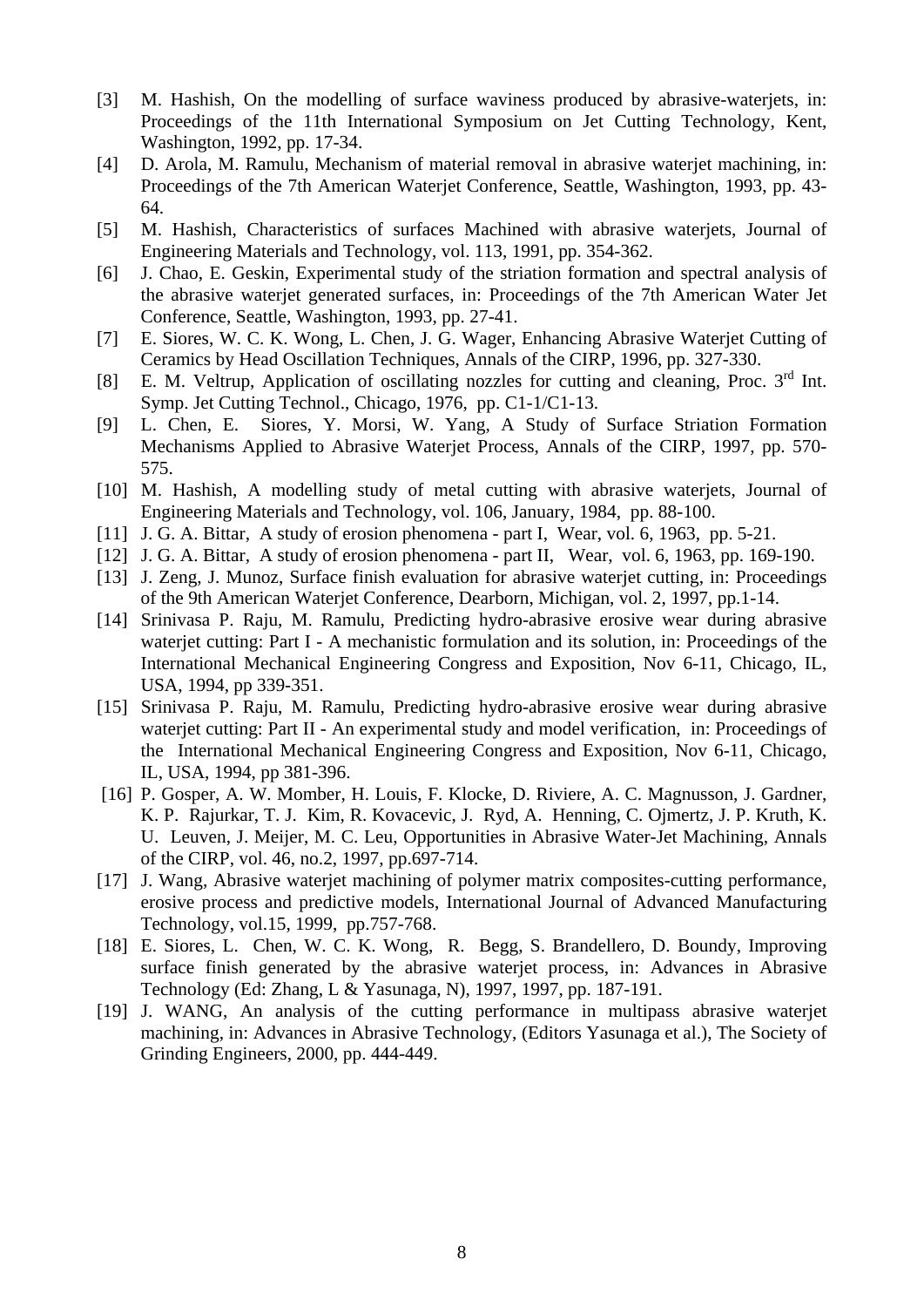

Fig. 1. Typical appearances of the smooth upper zone and the striated and rough zone [5].



Fig. 2. The wear cutting and deformation cutting mode parameters proposed by Hashish [10].



Fig. 3. The three stages in the cutting process, the entry stage, the cyclic cutting or developed kerfing stage and the exit stage[10].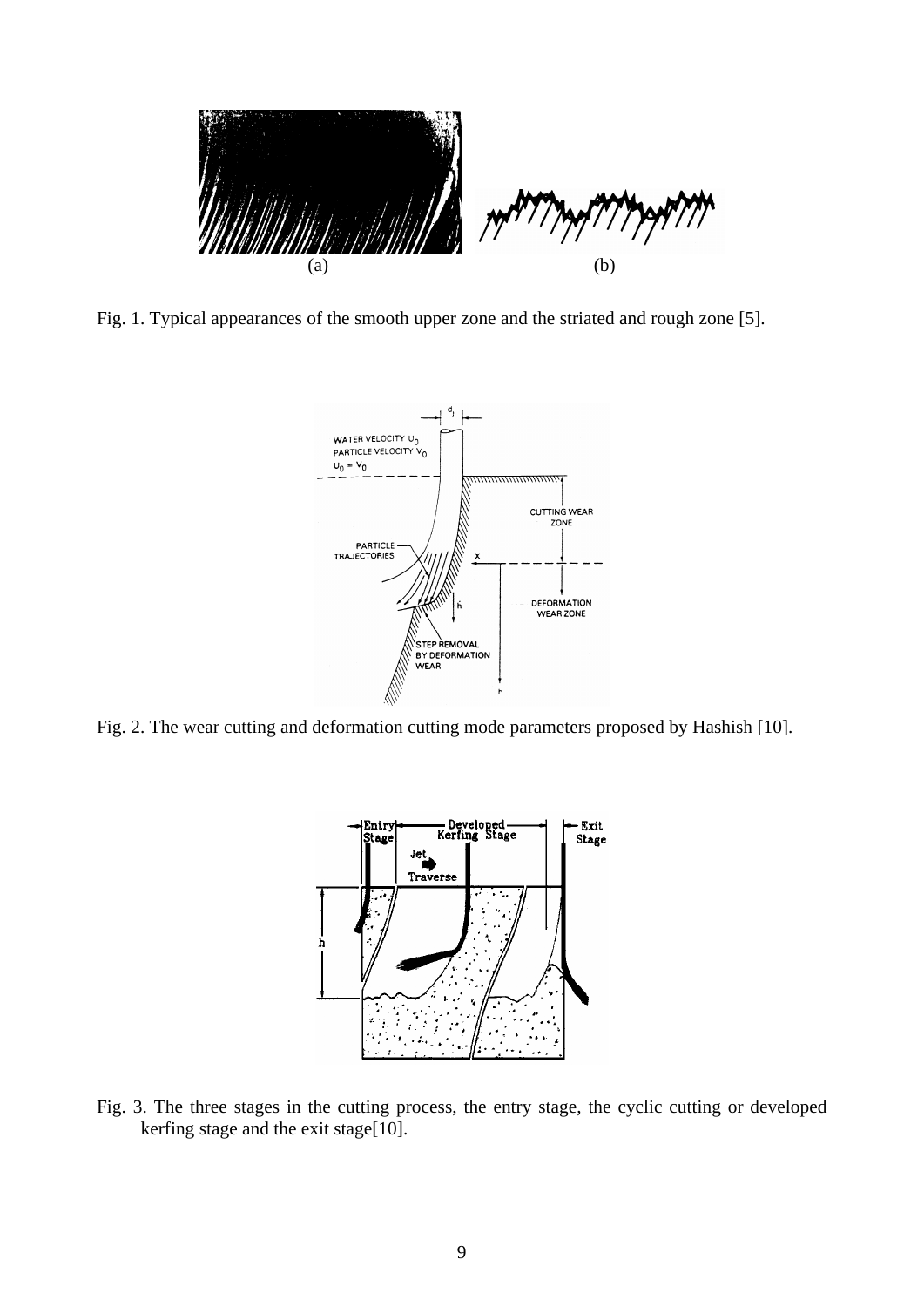

Fig. 4. Mechanism of striations proposed by Raju and Ramulu (a) and observed striation formation mechanisms (b) [14,15].



Fig. 5. Oscillation cutting results for mild steel: (a) traverse speed = 150 mm/min. and oscillation frequency = 6 Hz; (b) traverse speed = 180 mm/min. and oscillation frequency = 6 Hz; (C) traverse speed =  $150$  mm/min. and oscillation frequency =  $4$  Hz.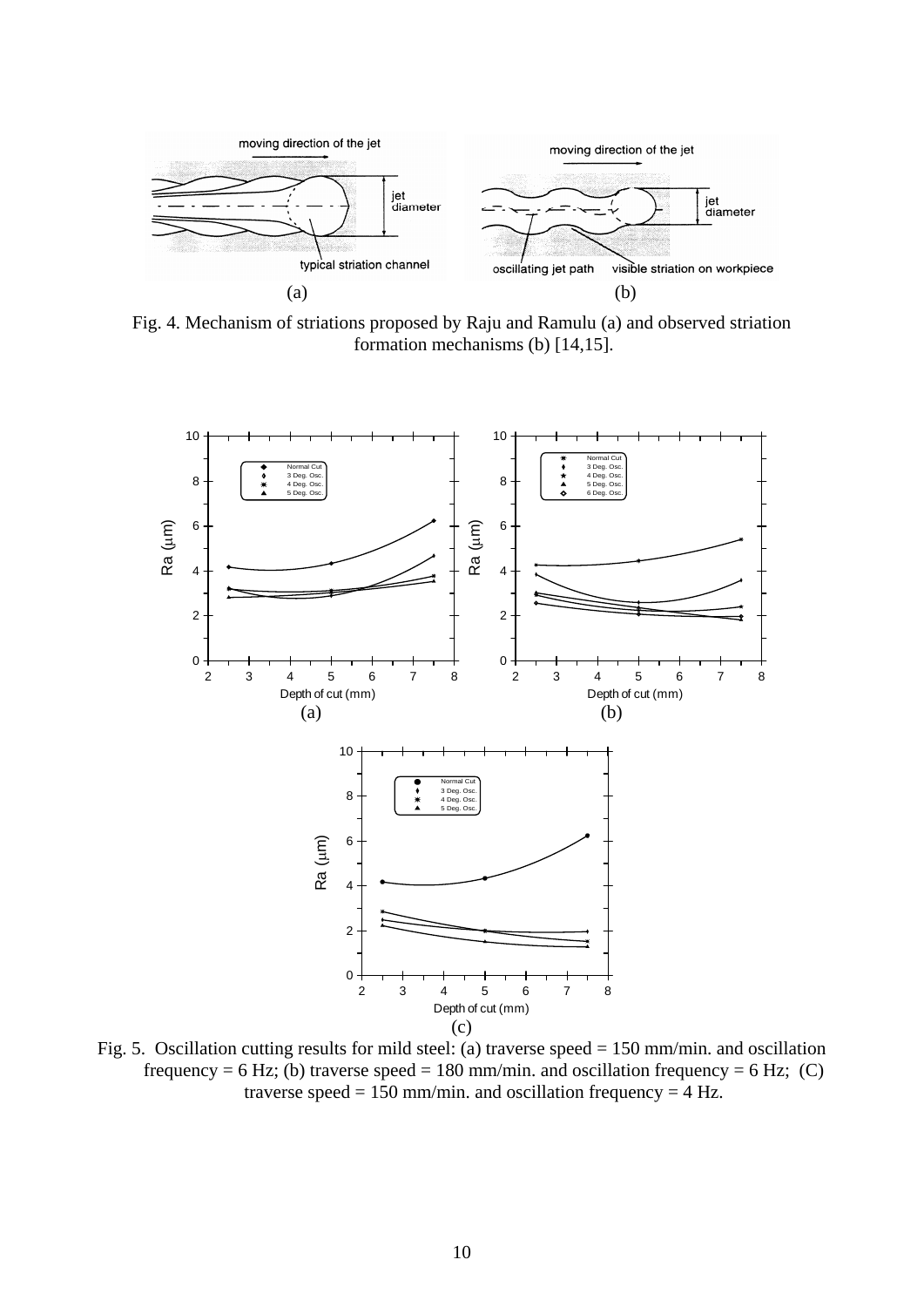

Fig. 6. Oscillation cutting results for Aluminium samples: (a) traverse speed = 150 mm/min. and oscillation frequency = 6 Hz; (b) traverse speed = 180 mm/min. and oscillation frequency = 6 Hz; (c) traverse speed = 150 mm/min. and oscillation frequency = 4 Hz; (d) traverse speed  $= 240$  mm/min. and oscillation frequency  $= 6$  Hz; (e) traverse speed  $= 300$  mm/min. and oscillation frequency = 5Hz.